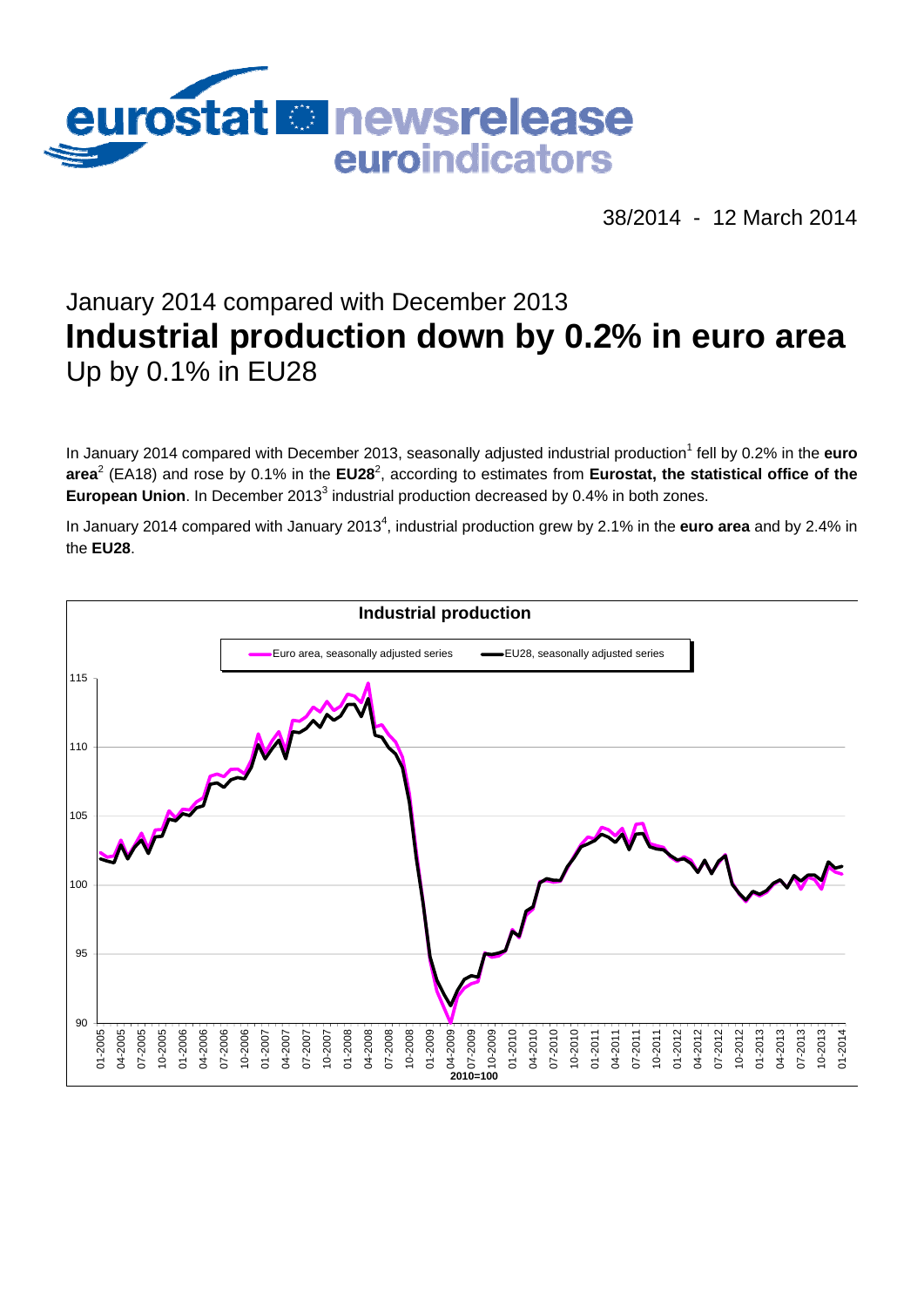### **Monthly comparison by main industrial grouping and by Member State**

The decrease of 0.2% in industrial production in the **euro area** in January 2014, compared with December 2013, is due to production of energy falling by 2.5% and durable consumer goods by 0.6%, while intermediate goods remained almost stable at -0.1%. Non-durable consumer goods increased by 0.4% and capital goods by 0.9%.

In the **EU28**, the increase of 0.1% is due to production of capital goods rising by 1.3%, durable consumer goods by 0.8% and intermediate goods by 0.4%, while non-durable consumer goods fell by 0.4% and energy by 1.7%.

The largest decreases in industrial production were registered in **Latvia** (-10.7%), the **Netherlands** (-6.4%), **Finland** (-3.5%) and **Lithuania** (-2.8%), and the highest increases in **Croatia** (+5.4%), **Estonia** (+4.3%) and **Hungary** (+3.1%).

#### **Annual comparison by main industrial grouping and by Member State**

The increase of 2.1% in industrial production in the **euro area** in January 2014, compared with January 2013, is due to production of capital goods rising by 5.8%, intermediate goods by 3.7%, non-durable consumer goods by 1.4% and durable consumer goods by 1.2%, while production of energy fell by 4.6%.

In the **EU28**, the increase of 2.4% is due to production of capital goods rising by 5.8%, intermediate goods by 4.5%, durable consumer goods by 1.8% and non-durable consumer goods by 0.4%, while production of energy fell by 4.4%.

The highest increases in industrial production were registered in **Luxembourg** (+12.7%), **Romania** (+10.5%), **Poland** (+6.4%) and **Hungary** (+6.1%), and the largest decreases in **Malta** (-12.0%), **Latvia** (-11.0%), **Lithuania** (-7.6%) and **Finland** (-7.1%).

1. The index of industrial production measures the evolution of the volume of production for industry excluding construction, based on data adjusted for working day and seasonal effects. Seasonally adjusted euro area and EU series are calculated by aggregating the seasonally adjusted national data. Eurostat carries out the seasonal adjustment of the data for those countries that do not adjust their data for seasonal effects. Missing observations from Member States for recent months are estimated for the calculation of the euro area and the EU. The weights of the Member States in the EU and euro area aggregates can be found at: <https://circabc.europa.eu/w/browse/5e6d1e48-056c-4c6a-8278-3ab138bcf575> See file: EU-28\_EA-18\_NEWS\_RELEASE\_WEIGHTINGS\_2010 More detailed data can be found in the short-term statistics database on the Eurostat website: [http://epp.eurostat.ec.europa.eu/portal/page/portal/short\\_term\\_business\\_statistics/data/database](http://epp.eurostat.ec.europa.eu/portal/page/portal/short_term_business_statistics/data/database)  2. Up to 31 December 2013, the euro area (EA17) included Belgium, Germany, Estonia, Ireland, Greece, Spain, France, Italy, Cyprus, Luxembourg, Malta, the Netherlands, Austria, Portugal, Slovenia, Slovakia and Finland. From 1 January 2014 the euro area (EA18) also includes Latvia. The European Union (EU28) includes Belgium, Bulgaria, the Czech Republic, Denmark, Germany, Estonia, Ireland, Greece, Spain, France, Croatia, Italy, Cyprus, Latvia, Lithuania, Luxembourg, Hungary, Malta, the Netherlands, Austria, Poland, Portugal, Romania, Slovenia, Slovakia, Finland, Sweden and the United Kingdom. As part of Eurostat's guidelines for the dissemination of data when the euro area is enlarged, the aggregate data series

commented on in this News Release refer to the official composition in the most recent month for which data is available. **Thus News Releases with data for months up to December 2013 commented on EA17 series, while Releases with data for January 2014 onwards comment on EA18 series.**

Eurostat's guidelines can be found on the Eurostat website: [http://epp.eurostat.ec.europa.eu/cache/ITY\\_PUBLIC/GUIDE\\_ENLARG\\_2007/EN/GUIDE\\_ENLARG\\_2007-EN.PDF](http://epp.eurostat.ec.europa.eu/cache/ITY_PUBLIC/GUIDE_ENLARG_2007/EN/GUIDE_ENLARG_2007-EN.PDF)  The tables also include Norway.

- 3. Data of previous months have been revised compared to those issued in the News Release 22/2014 of 12 February 2014. The monthly growth rates for December 2013 have been revised from -0.7% to -0.4% for both the EA18 and the EU28. The annual growth rates have been revised from +0.5% to +1.2% for the EA18 and from +0.9% to +1.4% for the EU28.
- 4. Based on data adjusted for working days.

#### Issued by: **Eurostat Press Office**

**Tim ALLEN Tel: +352-4301-33 444 [eurostat-pressoffice@ec.europa.eu](mailto:eurostat-pressoffice@ec.europa.eu)**  For further information on data:

**Sarmite VISOCKA Tel: +352-4301-32 762 [sarmite.visocka@ec.europa.eu](mailto:sarmite.visocka@ec.europa.eu)** 

Eurostat news releases on the internet: **<http://ec.europa.eu/eurostat>** Selected Principal European Economic Indicators: **<http://ec.europa.eu/eurostat/euroindicators>**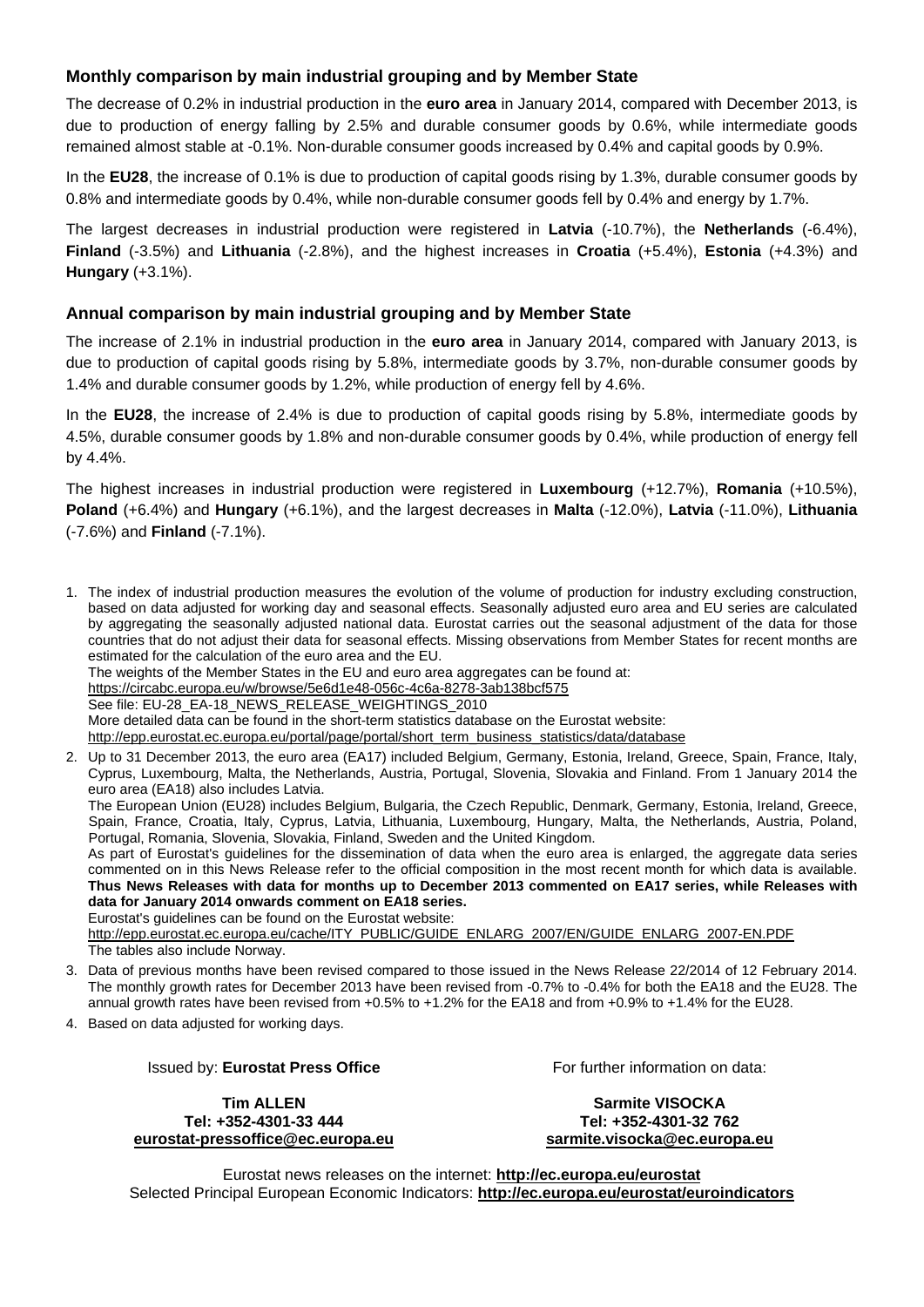#### **Industrial production**

% change compared with previous month\*

|                            | Aug-13 | $Sep-13$ | <b>Oct-13</b> | <b>Nov-13</b> | Dec-13 | $Jan-14$ |  |
|----------------------------|--------|----------|---------------|---------------|--------|----------|--|
| <b>EA18</b>                |        |          |               |               |        |          |  |
| Total industry             | 0.9    | $-0.2$   | $-0.7$        | 1.6           | $-0.4$ | $-0.2$   |  |
| Intermediate goods         | 0.8    | $-0.3$   | 0.4           | 0.8           | 0.4    | $-0.1$   |  |
| Energy                     | $-0.7$ | 1.5      | $-3.2$        | 2.4           | $-2.5$ | $-2.5$   |  |
| Capital goods              | 2.0    | $-0.8$   | $-1.0$        | 2.8           | $-0.8$ | 0.9      |  |
| Durable consumer goods     | 0.1    | $-1.5$   | $-1.8$        | 1.9           | 0.8    | $-0.6$   |  |
| Non-durable consumer goods | 0.4    | 0.1      | 0.2           | 0.4           | 0.0    | 0.4      |  |
| <b>EU28</b>                |        |          |               |               |        |          |  |
| Total industry             | 0.4    | 0.0      | $-0.4$        | 1.3           | $-0.4$ | 0.1      |  |
| Intermediate goods         | 0.7    | $-0.3$   | 0.6           | 0.8           | 0.2    | 0.4      |  |
| Energy                     | $-0.6$ | 0.5      | $-2.2$        | 1.8           | $-1.9$ | $-1.7$   |  |
| Capital goods              | 1.1    | $-0.3$   | $-0.8$        | 2.4           | $-1.0$ | 1.3      |  |
| Durable consumer goods     | $-1.0$ | $-0.9$   | $-1.4$        | 1.5           | 0.1    | 0.8      |  |
| Non-durable consumer goods | $-0.5$ | 0.6      | 0.1           | 0.3           | 0.2    | $-0.4$   |  |

| <b>Total industry</b> | <b>Aug-13</b> | <b>Sep-13</b> | Oct-13 | <b>Nov-13</b> | <b>Dec-13</b> | $Jan-14$ |
|-----------------------|---------------|---------------|--------|---------------|---------------|----------|
| <b>EA18</b>           | 0.9           | $-0.2$        | $-0.7$ | 1.6           | $-0.4$        | $-0.2$   |
| <b>EU28</b>           | 0.4           | 0.0           | $-0.4$ | 1.3           | $-0.4$        | 0.1      |
| <b>Belgium</b>        | $-1.9$        | 0.4           | 1.4    | 1.0           | $-0.5$        |          |
| <b>Bulgaria</b>       | 1.5           | 0.5           | 0.6    | $-0.1$        | $-0.2$        | 1.4      |
| <b>Czech Republic</b> | 3.1           | $-1.5$        | 1.7    | 1.3           | $-0.3$        |          |
| <b>Denmark</b>        | $-2.8$        | 2.0           | 1.9    | $-3.1$        | $-2.0$        | $-0.1$   |
| Germany               | 1.7           | $-0.7$        | $-1.1$ | 2.6           | $-0.1$        | 0.4      |
| <b>Estonia</b>        | $-3.0$        | 0.4           | 0.7    | $-0.7$        | $-4.2$        | 4.3      |
| Ireland               | $-0.9$        | 2.4           | $-4.9$ | 3.4           | $-2.2$        | 0.9      |
| Greece                | 1.2           | $-0.3$        | $-0.5$ | $-1.4$        | 2.6           |          |
| Spain                 | 0.6           | 0.4           | $-0.9$ | 0.9           | 0.0           | 0.2      |
| <b>France</b>         | 0.7           | $-0.5$        | $-0.4$ | 1.3           | $-0.5$        | $-0.3$   |
| Croatia               | 1.0           | $-3.0$        | 1.5    | 3.2           | $-2.7$        | 5.4      |
| <b>Italy</b>          | $-0.1$        | 0.4           | 0.7    | 0.3           | $-0.8$        | 1.0      |
| <b>Cyprus</b>         | 11.6          | $-12.2$       | 0.3    | $-4.5$        | 3.4           |          |
| Latvia                | $-1.6$        | 0.1           | 0.5    | $-0.3$        | $-1.4$        | $-10.7$  |
| Lithuania             | 3.4           | $-1.5$        | 5.9    | $-5.0$        | $-1.4$        | $-2.8$   |
| Luxembourg            | 2.1           | 0.1           | 0.5    | 1.9           | 4.7           | $-0.8$   |
| <b>Hungary</b>        | 0.2           | 1.8           | $-0.5$ | $-0.1$        | $-1.9$        | 3.1      |
| <b>Malta</b>          | 2.2           | 1.1           | $-2.2$ | $-0.7$        | $-1.4$        | $-0.3$   |
| <b>Netherlands</b>    | 2.5           | 0.8           | $-2.9$ | 3.7           | $-2.1$        | $-6.4$   |
| <b>Austria</b>        | $-0.1$        | $-0.1$        | 0.0    | $-0.5$        | 0.2           |          |
| Poland                | 0.2           | $-0.2$        | 0.6    | 1.5           | $-2.5$        | 2.4      |
| Portugal              | 1.6           | 0.3           | $-0.2$ | 1.9           | $-0.2$        | 0.1      |
| Romania               | $-1.7$        | 2.3           | 2.6    | $-0.7$        | $-0.6$        | 2.3      |
| Slovenia              | 0.3           | 0.1           | $-0.2$ | 0.3           | 2.7           |          |
| Slovakia              | 0.7           | 0.9           | 0.0    | 1.7           | $-1.1$        |          |
| Finland               | $-0.3$        | $-0.3$        | 0.0    | 0.1           | $-0.2$        | $-3.5$   |
| <b>Sweden</b>         | $-3.8$        | 0.3           | $-1.7$ | 4.7           | $-1.0$        | 0.8      |
| <b>United Kingdom</b> | $-1.0$        | 0.8           | 0.2    | $-0.2$        | 0.5           | 0.1      |
| Norway                | $-5.1$        | $-0.3$        | $-2.5$ | 1.6           | 0.5           | 1.1      |

\* Working day and seasonally adjusted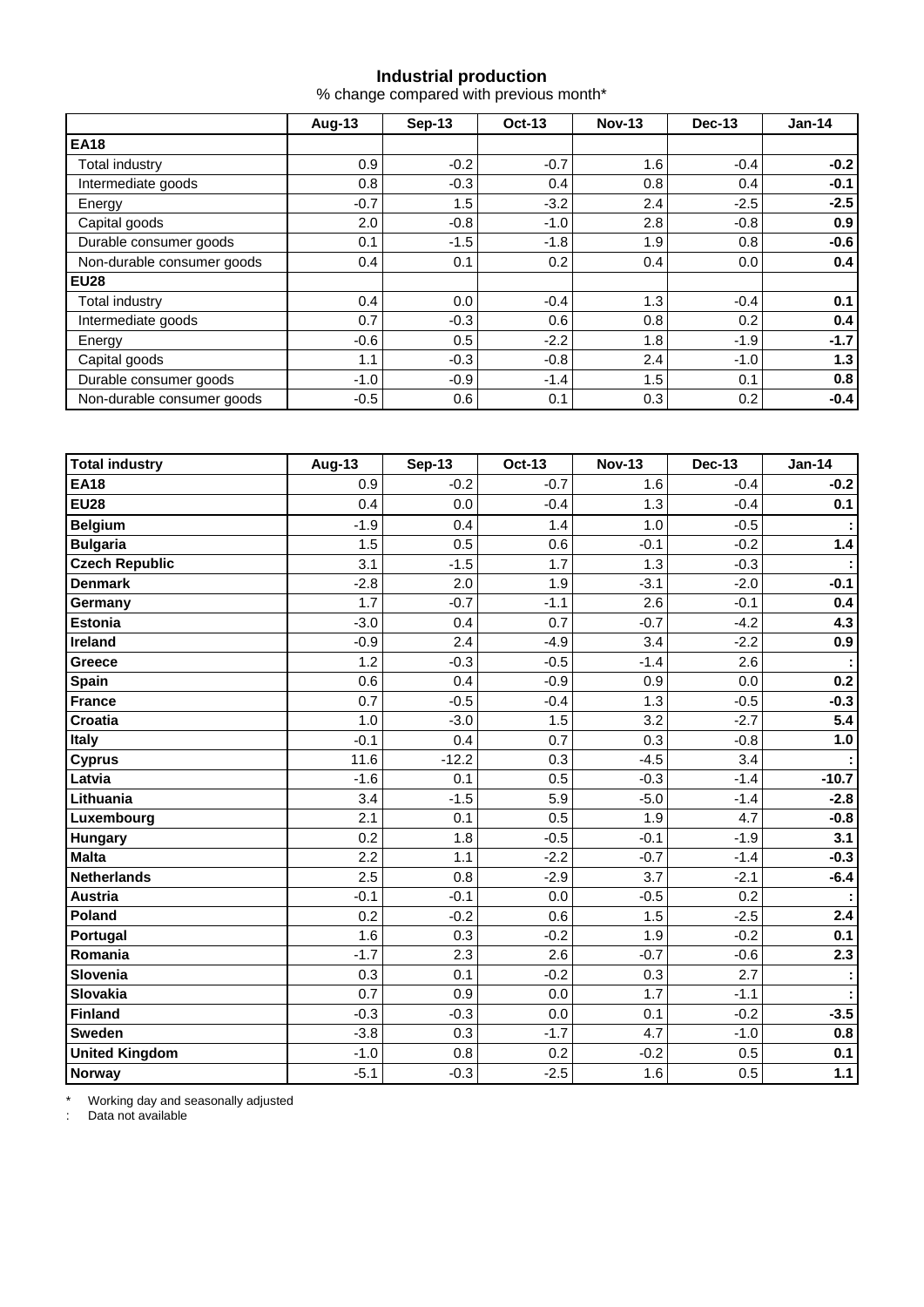#### **Industrial production**

% change compared with same month of the previous year\*

|                            | Aug-13 | Sep-13 | <b>Oct-13</b> | <b>Nov-13</b> | <b>Dec-13</b> | $Jan-14$ |  |
|----------------------------|--------|--------|---------------|---------------|---------------|----------|--|
| <b>EA18</b>                |        |        |               |               |               |          |  |
| Total industry             | $-1.5$ | 0.2    | 0.4           | 2.8           | 1.2           | 2.1      |  |
| Intermediate goods         | $-0.8$ | 0.1    | 1.5           | 3.2           | 3.4           | 3.7      |  |
| Energy                     | $-3.6$ | $-0.7$ | $-3.1$        | 0.1           | $-1.8$        | $-4.6$   |  |
| Capital goods              | $-0.9$ | 0.2    | 1.5           | 4.3           | 1.7           | 5.8      |  |
| Durable consumer goods     | $-4.0$ | $-2.5$ | $-4.8$        | $-0.4$        | $-1.2$        | 1.2      |  |
| Non-durable consumer goods | $-2.0$ | 1.1    | 0.2           | 1.9           | 0.1           | 1.4      |  |
| <b>EU28</b>                |        |        |               |               |               |          |  |
| Total industry             | $-1.2$ | 0.6    | 1.0           | 2.9           | 1.4           | 2.4      |  |
| Intermediate goods         | $-0.2$ | 0.5    | 2.0           | 3.6           | 3.5           | 4.5      |  |
| Energy                     | $-4.5$ | $-1.3$ | $-2.8$        | $-0.8$        | $-2.3$        | $-4.4$   |  |
| Capital goods              | $-0.5$ | 1.0    | 2.1           | 4.5           | 2.1           | 5.8      |  |
| Durable consumer goods     | $-2.7$ | $-1.5$ | $-3.8$        | 0.3           | $-1.1$        | 1.8      |  |
| Non-durable consumer goods | $-2.0$ | 1.0    | 0.5           | 2.0           | 1.1           | 0.4      |  |

| <b>Total industry</b> | <b>Aug-13</b> | <b>Sep-13</b> | Oct-13  | <b>Nov-13</b> | <b>Dec-13</b> | <b>Jan-14</b> |
|-----------------------|---------------|---------------|---------|---------------|---------------|---------------|
| <b>EA18</b>           | $-1.5$        | 0.2           | 0.4     | 2.8           | 1.2           | 2.1           |
| <b>EU28</b>           | $-1.2$        | 0.6           | 1.0     | 2.9           | 1.4           | 2.4           |
| <b>Belgium</b>        | $-1.8$        | 0.2           | 5.7     | 6.1           | $-0.3$        |               |
| <b>Bulgaria</b>       | $-1.4$        | 2.2           | 4.2     | 4.4           | 0.0           | 2.3           |
| <b>Czech Republic</b> | 4.5           | 2.2           | 6.0     | 8.8           | 6.7           |               |
| <b>Denmark</b>        | $-4.4$        | $-0.7$        | 3.1     | $-1.4$        | $-1.1$        | $-4.1$        |
| Germany               | 0.4           | 0.7           | 1.2     | 4.1           | 3.2           | 4.2           |
| <b>Estonia</b>        | 1.0           | 0.1           | 6.9     | 3.0           | $-5.9$        | $-1.2$        |
| Ireland               | $-5.9$        | 10.4          | $-0.6$  | 4.0           | $-6.8$        | $-1.3$        |
| Greece                | $-8.0$        | $-1.9$        | $-5.2$  | $-5.5$        | 0.6           |               |
| <b>Spain</b>          | $-2.5$        | 1.0           | $-1.4$  | 2.3           | 2.1           | 1.4           |
| <b>France</b>         | $-3.0$        | $-0.4$        | $-0.1$  | 1.6           | $-0.2$        | $-1.4$        |
| <b>Croatia</b>        | $-3.5$        | $-3.9$        | $-3.4$  | $-0.7$        | $-2.9$        | 2.3           |
| Italy                 | $-4.6$        | $-2.9$        | $-0.4$  | 1.5           | $-0.7$        | 1.4           |
| <b>Cyprus</b>         | $-4.8$        | $-13.3$       | $-10.5$ | $-13.9$       | $-7.8$        |               |
| Latvia                | $-2.4$        | 0.7           | 1.7     | 0.5           | $-4.0$        | $-11.0$       |
| Lithuania             | $-0.7$        | 0.4           | $-0.2$  | $-2.3$        | $-4.8$        | $-7.6$        |
| Luxembourg            | $-0.7$        | $-0.1$        | 1.0     | 6.3           | 8.7           | 12.7          |
| <b>Hungary</b>        | 0.7           | 3.0           | 5.9     | 6.1           | 4.4           | 6.1           |
| <b>Malta</b>          | $-3.9$        | 0.5           | $-11.7$ | $-7.9$        | $-7.4$        | $-12.0$       |
| <b>Netherlands</b>    | $-0.2$        | 1.1           | $-0.9$  | 2.2           | $-0.6$        | $-6.6$        |
| <b>Austria</b>        | $-1.2$        | 1.2           | 0.7     | $-0.3$        | $-0.4$        |               |
| Poland                | 4.4           | 3.9           | 4.4     | 7.6           | 4.4           | 6.4           |
| Portugal              | $-2.8$        | 1.6           | 3.3     | 3.6           | 5.9           | 4.6           |
| Romania               | 7.1           | 8.3           | 10.8    | 9.4           | 8.4           | 10.5          |
| Slovenia              | $-3.7$        | $-0.7$        | $-0.8$  | 1.9           | 5.2           | ÷             |
| Slovakia              | 4.5           | 7.4           | 7.0     | 12.7          | 12.1          |               |
| Finland               | $-2.5$        | $-1.8$        | $-2.5$  | $-1.1$        | $-2.0$        | $-7.1$        |
| <b>Sweden</b>         | $-8.4$        | $-3.0$        | $-7.2$  | $-0.2$        | $-2.7$        | 0.9           |
| <b>United Kingdom</b> | $-1.0$        | 2.1           | 2.9     | 2.1           | 1.7           | 2.6           |
| Norway                | $-4.3$        | $-1.5$        | $-7.6$  | $-2.4$        | $-2.2$        | 2.5           |

\* Working day adjusted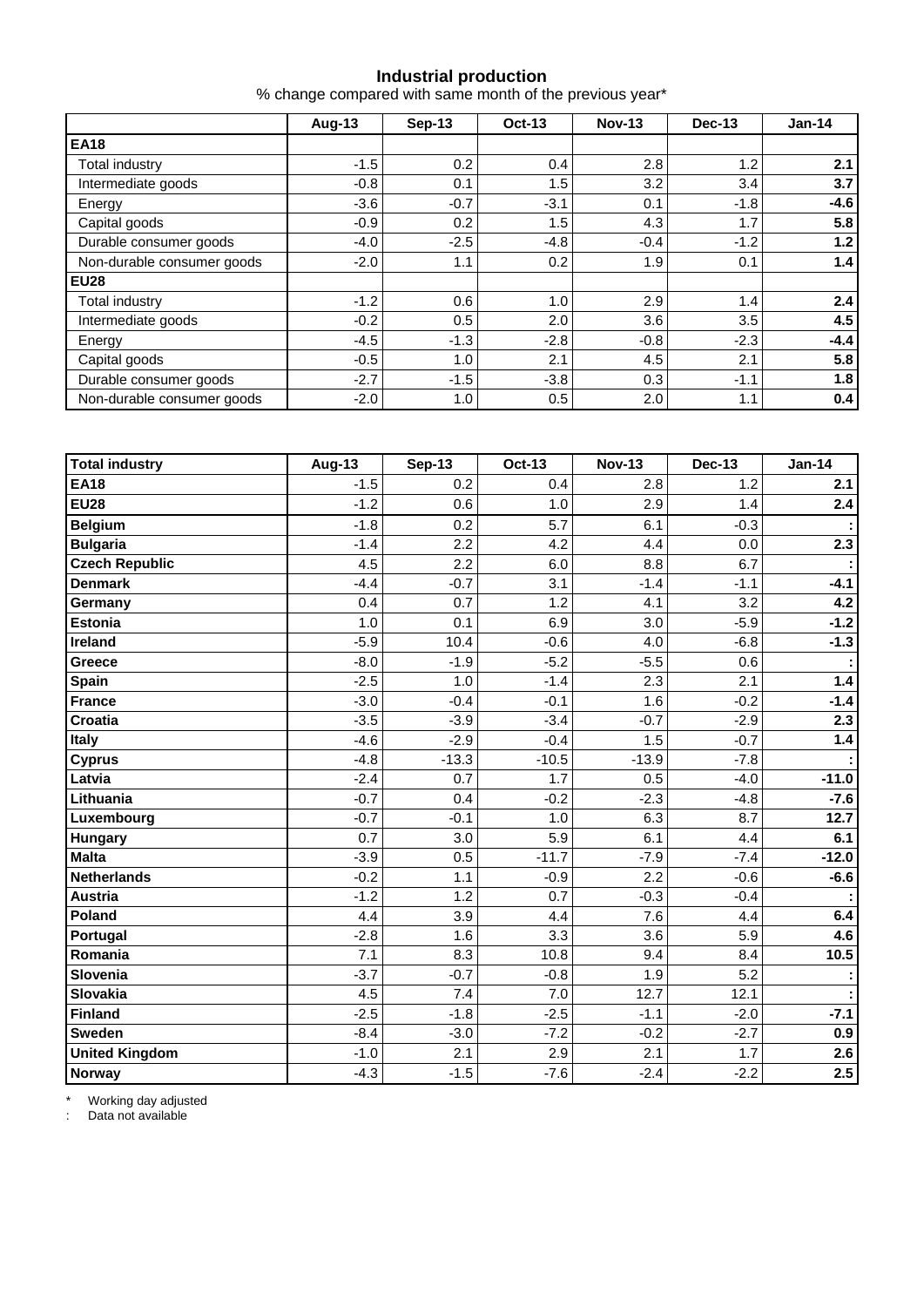## **Production indices for total industry, working day and seasonally adjusted**

(base year 2010)

|                       | 01/13 | 02/13 | 03/13 | 04/13 | 05/13 | 06/13 | 07/13 | 08/13 | 09/13 | 10/13 | 11/13 | 12/13 | 01/14 |
|-----------------------|-------|-------|-------|-------|-------|-------|-------|-------|-------|-------|-------|-------|-------|
| <b>EA18</b>           | 99.2  | 99.5  | 100.1 | 100.4 | 99.8  | 100.6 | 99.7  | 100.6 | 100.4 | 99.7  | 101.3 | 101.0 | 100.8 |
| <b>EU28</b>           | 99.4  | 99.6  | 100.2 | 100.4 | 99.8  | 100.7 | 100.3 | 100.7 | 100.8 | 100.4 | 101.7 | 101.3 | 101.4 |
| <b>Belgium</b>        | 99.6  | 98.3  | 100.2 | 99.4  | 101.5 | 102.1 | 103.3 | 101.3 | 101.8 | 103.1 | 104.2 | 103.7 |       |
| <b>Bulgaria</b>       | 107.9 | 104.7 | 103.1 | 104.7 | 101.3 | 103.5 | 105.5 | 107.0 | 107.5 | 108.1 | 108.0 | 107.8 | 109.4 |
| <b>Czech Republic</b> | 102.3 | 104.1 | 103.8 | 103.1 | 104.3 | 103.7 | 104.5 | 107.7 | 106.1 | 108.0 | 109.4 | 109.0 |       |
| <b>Denmark</b>        | 104.5 | 101.3 | 104.0 | 103.3 | 101.4 | 102.2 | 104.6 | 101.7 | 103.7 | 105.7 | 102.4 | 100.4 | 100.3 |
| Germany               | 104.0 | 104.8 | 105.9 | 106.4 | 104.9 | 107.2 | 105.9 | 107.7 | 106.9 | 105.7 | 108.4 | 108.3 | 108.7 |
| <b>Estonia</b>        | 126.3 | 121.5 | 127.3 | 122.9 | 125.8 | 125.7 | 128.3 | 124.4 | 124.9 | 125.8 | 124.9 | 119.6 | 124.8 |
| Ireland               | 96.2  | 96.9  | 95.7  | 97.8  | 95.5  | 103.9 | 96.6  | 95.7  | 98.0  | 93.2  | 96.4  | 94.3  | 95.2  |
| Greece                | 85.8  | 84.8  | 85.9  | 86.7  | 84.7  | 87.0  | 85.0  | 86.0  | 85.8  | 85.3  | 84.1  | 86.3  |       |
| Spain                 | 89.6  | 89.4  | 90.4  | 89.5  | 89.8  | 90.0  | 89.8  | 90.3  | 90.6  | 89.8  | 90.6  | 90.5  | 90.7  |
| <b>France</b>         | 98.5  | 98.9  | 98.2  | 100.4 | 99.8  | 98.7  | 98.0  | 98.7  | 98.2  | 97.8  | 99.1  | 98.6  | 98.3  |
| Croatia               | 95.3  | 92.5  | 94.0  | 92.0  | 90.1  | 91.7  | 91.2  | 92.1  | 89.3  | 90.6  | 93.5  | 91.0  | 95.9  |
| <b>Italy</b>          | 92.3  | 92.0  | 91.4  | 91.3  | 91.5  | 92.0  | 91.2  | 91.1  | 91.5  | 92.1  | 92.4  | 91.7  | 92.6  |
| <b>Cyprus</b>         | 75.3  | 73.2  | 72.6  | 75.0  | 72.5  | 72.7  | 72.5  | 80.9  | 71.0  | 71.2  | 68.0  | 70.4  |       |
| Latvia                | 114.1 | 111.3 | 112.1 | 112.7 | 115.1 | 114.8 | 117.0 | 115.2 | 115.3 | 115.9 | 115.6 | 113.9 | 101.7 |
| Lithuania             | 118.6 | 114.7 | 120.1 | 113.3 | 107.2 | 108.5 | 111.7 | 115.5 | 113.8 | 120.5 | 114.5 | 112.9 | 109.7 |
| Luxembourg            | 92.1  | 93.8  | 93.8  | 91.1  | 92.6  | 91.8  | 94.9  | 96.9  | 97.0  | 97.5  | 99.3  | 104.0 | 103.2 |
| Hungary               | 102.8 | 103.3 | 103.8 | 105.2 | 104.0 | 105.4 | 106.2 | 106.4 | 108.3 | 107.8 | 107.7 | 105.7 | 109.0 |
| <b>Malta</b>          | 106.1 | 102.2 | 103.1 | 103.6 | 103.1 | 100.7 | 97.8  | 99.9  | 101.0 | 98.8  | 98.1  | 96.7  | 96.4  |
| Netherlands           | 98.4  | 101.2 | 103.6 | 100.4 | 101.4 | 97.5  | 96.4  | 98.8  | 99.6  | 96.7  | 100.3 | 98.2  | 91.9  |
| Austria               | 107.4 | 105.9 | 106.2 | 108.2 | 107.5 | 106.4 | 107.4 | 107.3 | 107.2 | 107.2 | 106.7 | 106.9 |       |
| Poland                | 107.7 | 107.5 | 107.6 | 109.0 | 109.9 | 111.0 | 112.3 | 112.5 | 112.3 | 113.0 | 114.7 | 111.8 | 114.5 |
| Portugal              | 91.9  | 91.8  | 92.6  | 93.3  | 94.5  | 95.1  | 92.4  | 93.9  | 94.2  | 94.0  | 95.8  | 95.6  | 95.7  |
| Romania               | 114.3 | 114.5 | 113.8 | 119.6 | 113.9 | 115.1 | 120.6 | 118.5 | 121.2 | 124.4 | 123.5 | 122.7 | 125.5 |
| Slovenia              | 98.8  | 102.0 | 98.7  | 99.9  | 99.0  | 99.9  | 99.4  | 99.7  | 99.8  | 99.6  | 99.9  | 102.6 |       |
| Slovakia              | 117.1 | 116.3 | 116.8 | 117.8 | 118.0 | 118.7 | 119.0 | 119.8 | 120.9 | 120.9 | 122.9 | 121.5 |       |
| <b>Finland</b>        | 98.0  | 95.3  | 98.5  | 94.5  | 96.0  | 94.9  | 96.5  | 96.2  | 95.9  | 95.9  | 96.0  | 95.8  | 92.4  |
| <b>Sweden</b>         | 96.7  | 97.3  | 98.4  | 97.1  | 92.8  | 95.5  | 98.4  | 94.7  | 95.0  | 93.4  | 97.8  | 96.8  | 97.6  |
| <b>United Kingdom</b> | 94.6  | 95.5  | 95.6  | 95.5  | 95.5  | 96.8  | 96.8  | 95.9  | 96.7  | 96.9  | 96.7  | 97.2  | 97.3  |
| Norway                | 91.6  | 90.0  | 91.0  | 94.8  | 95.2  | 95.4  | 99.0  | 94.0  | 93.7  | 91.4  | 92.9  | 93.4  | 94.4  |